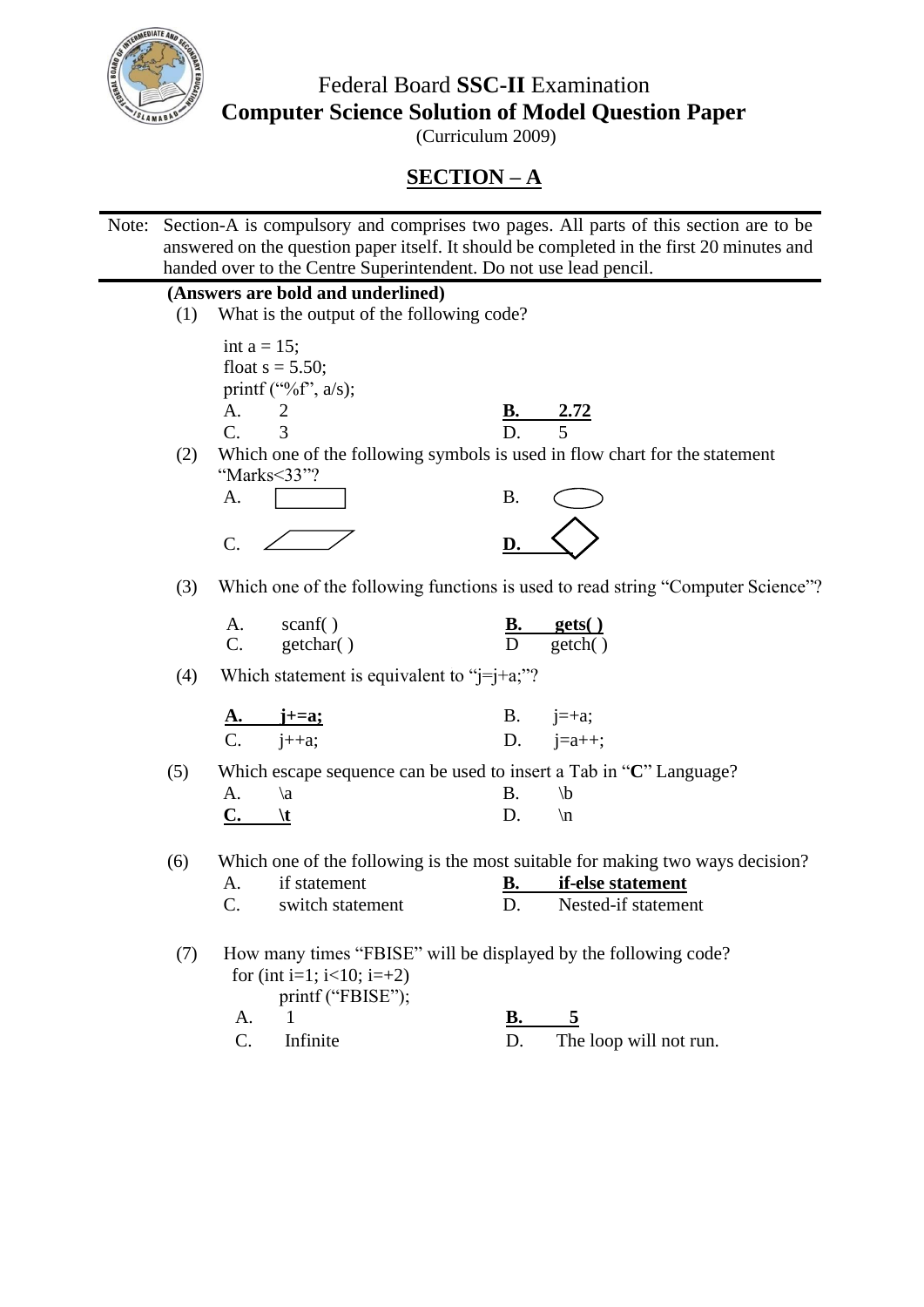(8) What is the output of the following code? int i ;  $for (i=1; i<=2; i++)$ printf (" $\langle n$  i=%d", i); (9) Which one of the following gates has an output  $= A.B$ ? A. NAND B. NOR C. OR **D. AND** (10) When the input to an inverter is  $LOW(0)$  the output will be: A. HIGH or 0 B. LOW or 0 **C. HIGH or 1** D. LOW or 1 (11) What is the output of following HTML code?  $<$ ol $>$  $\langle$ li> Magnetic Disk  $\langle$ /li>  $\langle$ li> CD and DVD  $\langle$ /li>  $<$ /ol $>$ A. i=2  $i=3$  **B. i =1 i=2**  $C.$   $i=1$  $i=3$ D.  $i = 2$  $i=1$ A. • Magnetic Disk • CD and DVD **B. 1. Magnetic Disk 2. CD and DVD**

- C. 1. Magnetic Disk o CD and DVD D. Magnetic Disk CD and DVD
- (12) Which one of the following is correct HTML statements to divide browser window into 3 columns?

| A.           | $\epsilon$ = 30%, 30%, 40%            |  |  |  |  |  |
|--------------|---------------------------------------|--|--|--|--|--|
| В.           | $\epsilon$ = 30%, 30%, 40%            |  |  |  |  |  |
| C.           | $\epsilon$ -framset col 30%, 30%, 40% |  |  |  |  |  |
| $\mathbf{D}$ | $\epsilon$ = 30%, 30%, 40%            |  |  |  |  |  |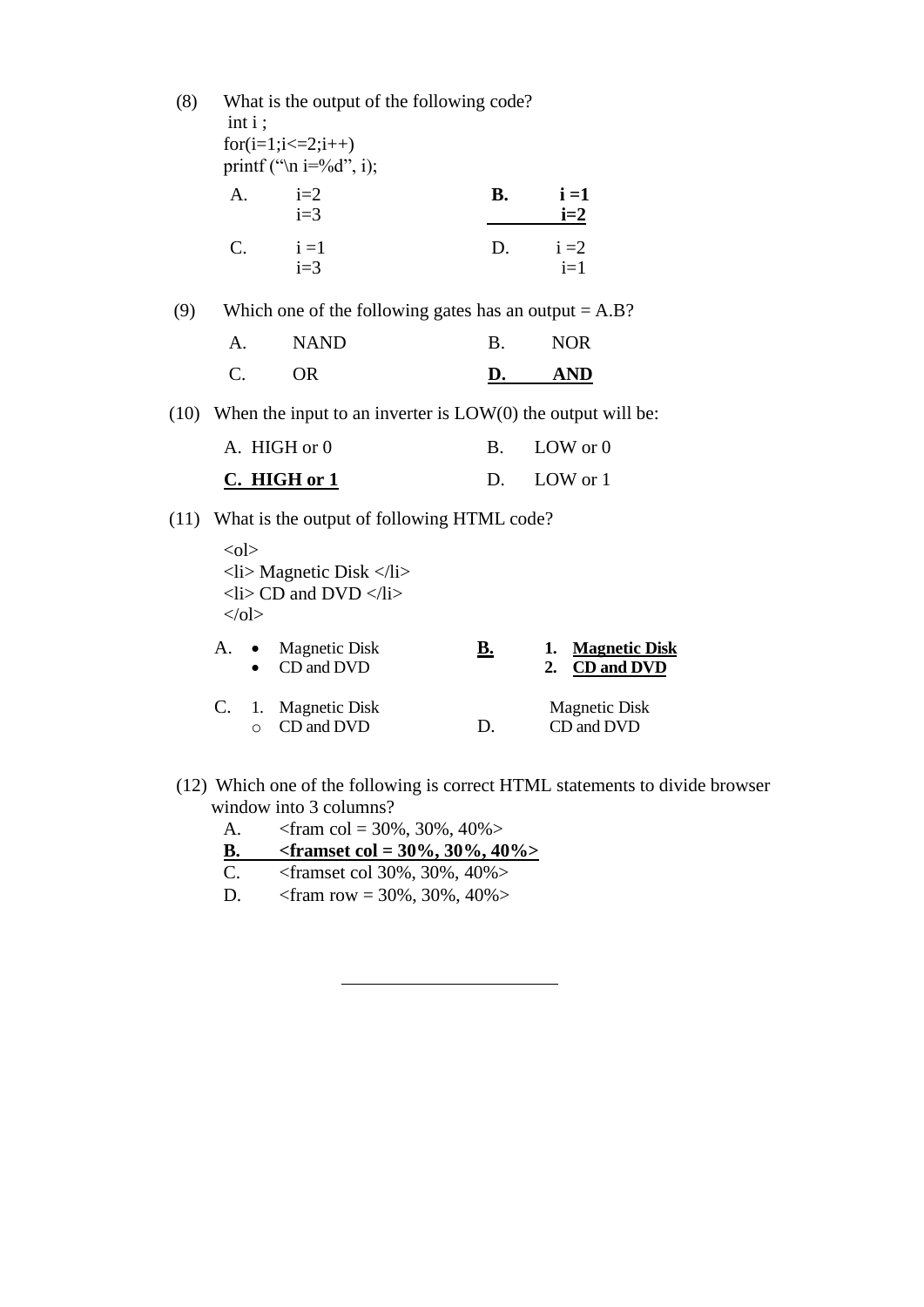

Federal Board SSC-II Examination Computer Science Solution of Model Question Paper (Curriculum 2009)

## Time allowed: 2.40 hours Total Marks: 43

Note: Sections 'B' and 'C' comprise two pages and questions therein are to be answered on the separately provided Answer Book. Use supplementary answer sheet i.e., sheet B if required. Write your answers neatly and legibly.

## **SECTION – B** (Marks 27)

O.2 Attempt any **NINE** parts from the following. All parts carry equal marks.  $(9 \times 3 = 27)$ 

## **i. What is an algorithm and what is the role of algorithm in problem solving? Answer:**

Algorithm means method, procedure, technique or plan. Algorithm is a step-bystep problem-solving method that is easy to understand and follow. It is a set of steps that clearly defines a sequence of operations to solve a problem.

### **ROLE OF ALGORITHM IN PROBLEM SOLVING**

Algorithm plays an important role in computer programming. Computer programming is the process of taking an algorithm and coding it in a programming language. Formulating an algorithm is the first step for developing a computer program.

### **ii. Point out valid and invalid variable names.**

### **Answer:**

| a. | define | Invalid | b.  | 5 <sub>n</sub> ame | Invalid |
|----|--------|---------|-----|--------------------|---------|
| C. | a      | Valid   | u.  | JS\$               | Invalid |
| e. | a b    | Valid   | . . | <sup>t</sup> name  | Invalid |

### **iii. Write two advantages and one disadvantage of compiler.**

### **Answer:**

## **Advantage:**

A compiler is a computer software that translates entireC language program (source program) into machine code (object program) that can be understood and executed by the computer

It also detects syntax errors in the source program and gives hints to the programmer to correct them.

### **Disadvantage:**

It occupies extra memory since it needs to generate a new file.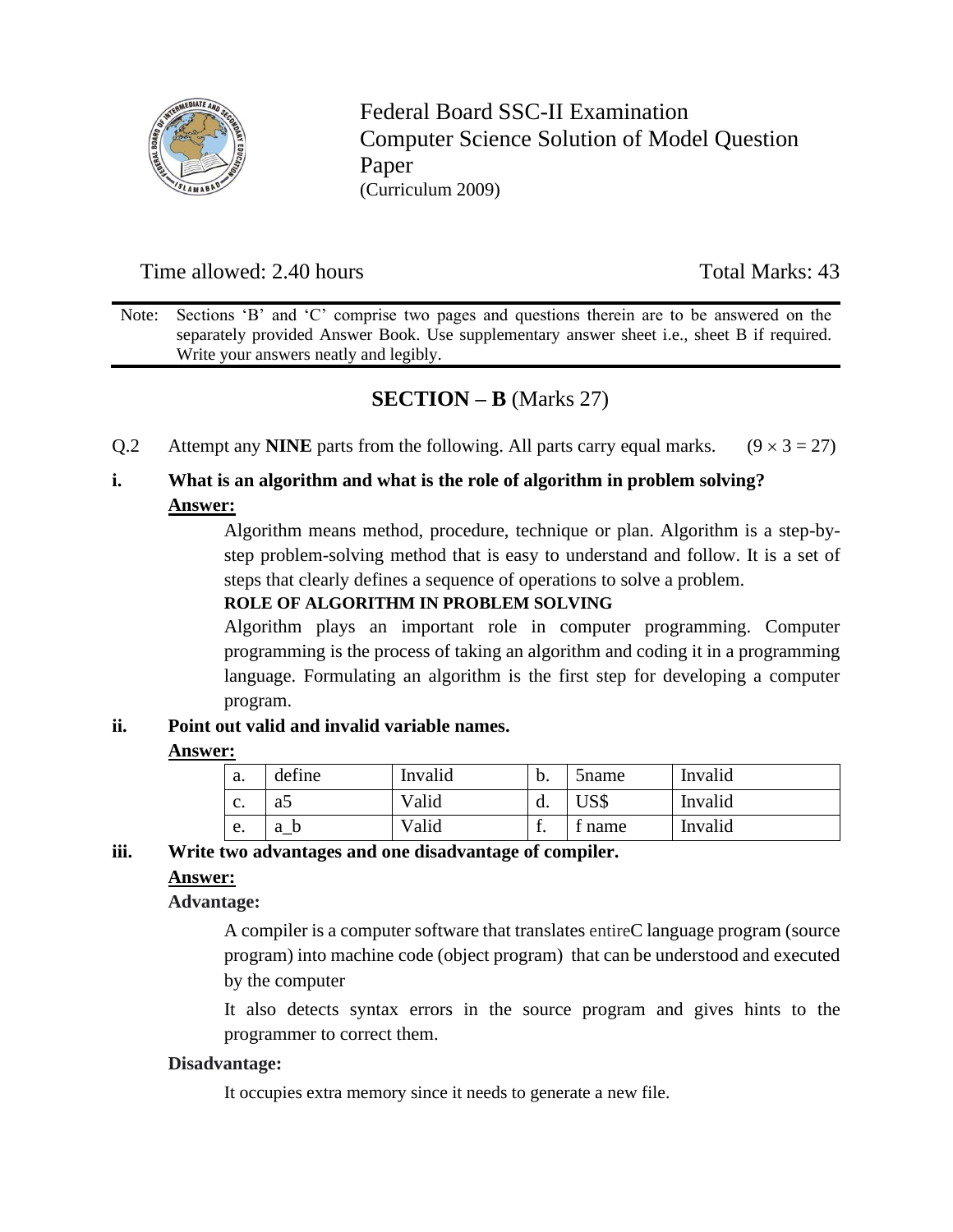**iv. Evaluate each of the following expression assuming, a is 2, z is 1.3, c is 1 and d is 3:**

**a. b = d/a + d % a b = 3/2 + 3 % 2 b = 1 + 3 % 2 b = 1 + 1 b = 2**

b. 
$$
x = (a + c)/(z + 0.3)
$$
  
\n $x = (2 + 1)/(1.3 + 0.3)$   
\n $x = (3)/(1.3 + 0.3)$   
\n $x = 3/1.6$   
\n $x = 1.875$ 

c. 
$$
y = c/d * a
$$
  
\n $y = 1/3 * 2$   
\n $y = 0 * 2$   
\n $y = 0$ 

## **v. Write down the name and purpose of any three format specifiers. Answer:**

## **NAMES OF FORMAT SPECIFIERS:**

%d decimal integer %f floating-point (decimal notation) %c single character

## **Integer Format Specifiers (%d)**

The format specifier %d is used to read or print a decimal integer.

## **Floating-point Format Specifiers (%f)**

The format specifier %f is used to read and print floating-point numbers in decimal notation with a precision of 6 digits after the decimal point.

## **The Character Format Specifier (%c)**

The character format specifier, %c, is used to read or print a single character.

## **vi. Define the following.**

## **Answer:**

## **i. Control Statement**

Control Statements in C are **used to execute/transfer the control from one part of the program to another depending on a condition**. These statements are also called as conditional statements.

## **ii. Conditional Statement**

Conditional Statements in C programming are used to make decisions based on the conditions. Conditional statements execute sequentially when there is no condition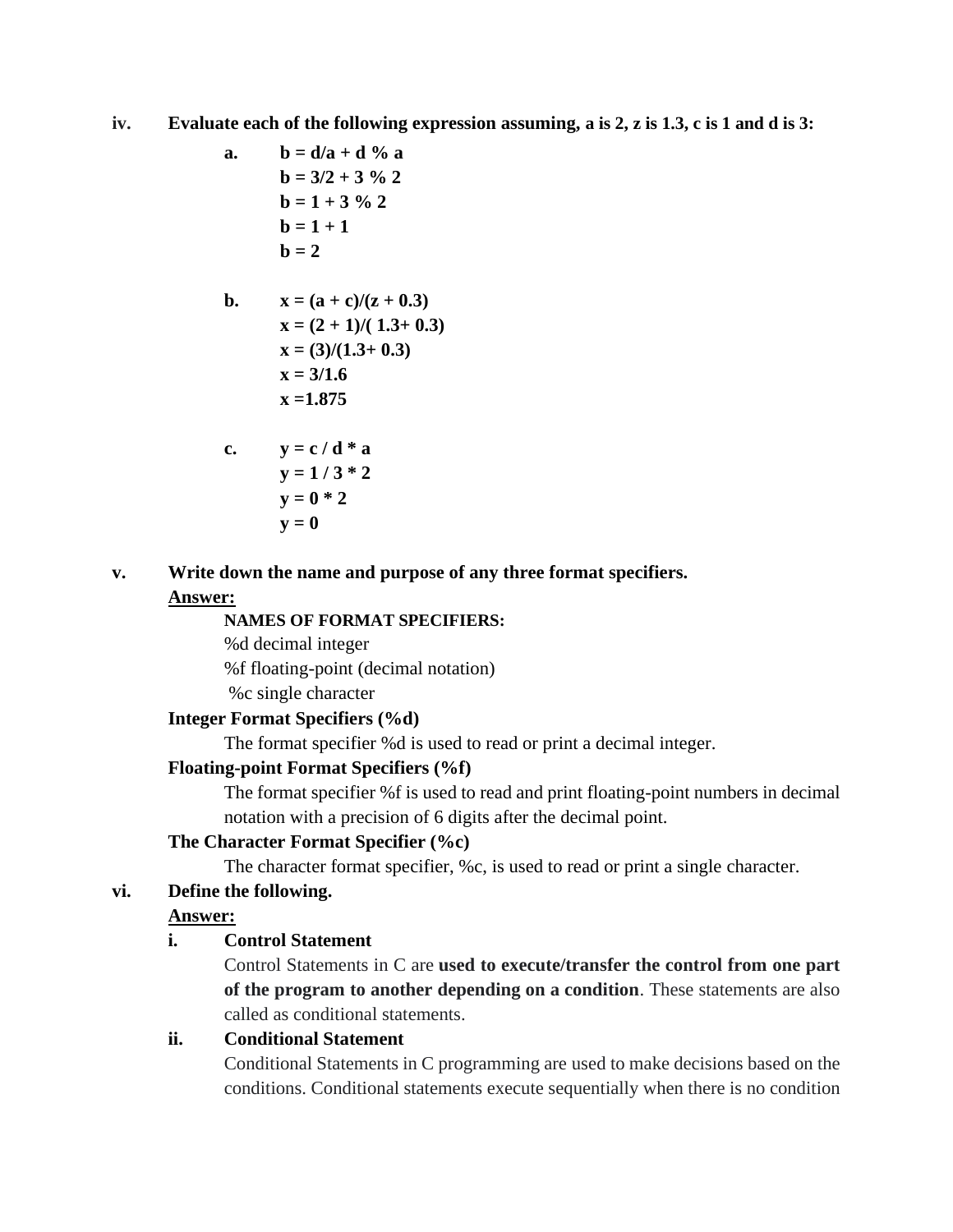around the statements. It is also called as branching as a program decides which statement to execute based on the result of the evaluated condition.

## **vii. What is the conditional operator? Give an example.**

## **Answer:**

The conditional operator is also known as **a ternary operator**. The conditional statements are the decision-making statements which depend upon the output of the expression. It is represented by two symbols, i.e. '**?**' and '**:**'. Conditional operators return one value if condition is true and returns another value is condition is false. **Syntax:** (Condition? expression1: expression2);

**Example:**  $J = (A > 100)?$   $C*D: C+D;$ 

In above example, if A is greater than 100, then product of C and D will be assigned to J otherwise sum of Cand D will be assigned. This is equal to if else conditional statements.

# **viii. Write a program using while loop to print odd numbers from 1 to 20.**

## **Answer:**

```
#include<stdio.h>
            #include<conio.h>
            int main()
            {
            int n;
            n=1:
            while(n \leq 20)
          {
            printf("%d\n\rightharpoonup",n);
            n=n+2;
             }
            getch();
            return 0;
           }
ix. What will be the output of the following code?
                  void main( ) { int u, i; 
                  for (u = 1; u < 5; u++)\{ for (i = 1; i < i = u; i++){printf("%d \t", i);}
                  print(f("n");} }
            OUTPUT:
            1
            1 2
            1 2 3
            1 2 3 4
            1 2 3 4 5
```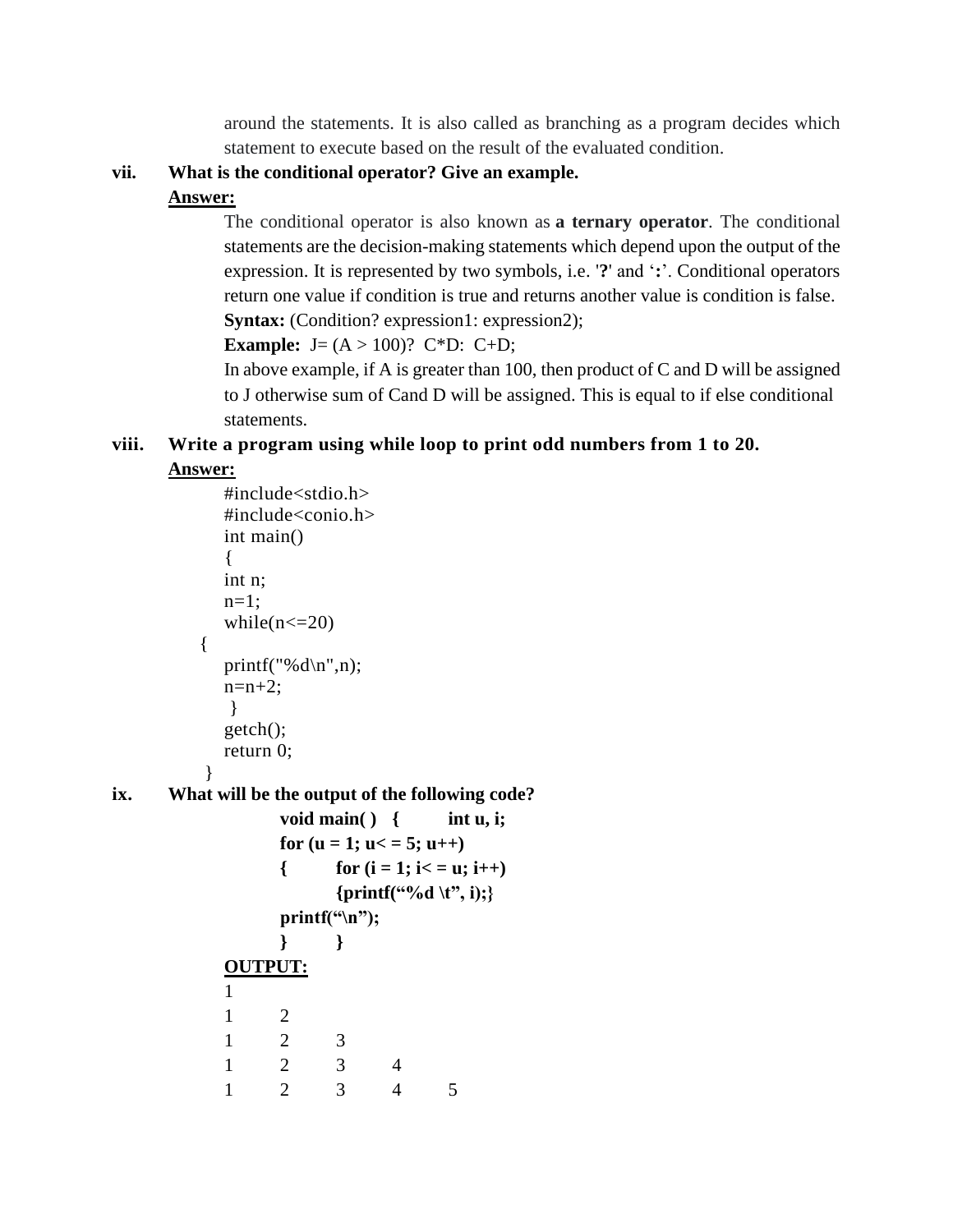### **x. Construct Truth Table for the following Boolean Expression:**

$$
F = xyz + xyz + xy
$$

**Answer:**

| X | Y | Z | $\cdot xyz$ | $-xyz$ | $\cdot xy$ | $F = xyz + xyz + xy$ |
|---|---|---|-------------|--------|------------|----------------------|
|   |   |   |             |        |            |                      |
|   |   |   |             |        |            |                      |
|   |   |   |             |        |            |                      |
|   |   |   |             |        |            |                      |
|   |   |   |             |        |            |                      |
|   |   |   |             |        |            |                      |
|   |   |   |             |        |            |                      |
|   |   |   |             |        |            |                      |

## **xi. Convert the following code into for loop:**

**int sum = 0, num= 0; do {**  $sum = sum + num;$ **printf ("Enter an integer value"); scanf("%d", &num); }** while (num $> = 0$  &&num $\lt$  = 15);

### **Answer:**

int sum  $= 0$ , num $= 0$ ;

for(int num=0;num $> = 0$  &&num $\leq 15$ ;)

{

sum=sum+num;

printf("Enter an integer value");

scanf("%d", &num);

}

### **xii. Write down benefits of web portal. Give one example.**

### **Answer:**

Web portal is a website that offers a large variety of services these include online shopping malls, news stock prices, email search engines, etc. Web portals function as a point of access to information on the web.

For example, A school web portal delivers information about the school's historical background, admission requirement, School curriculum, tuition fees structure, School news, student results in a unified way.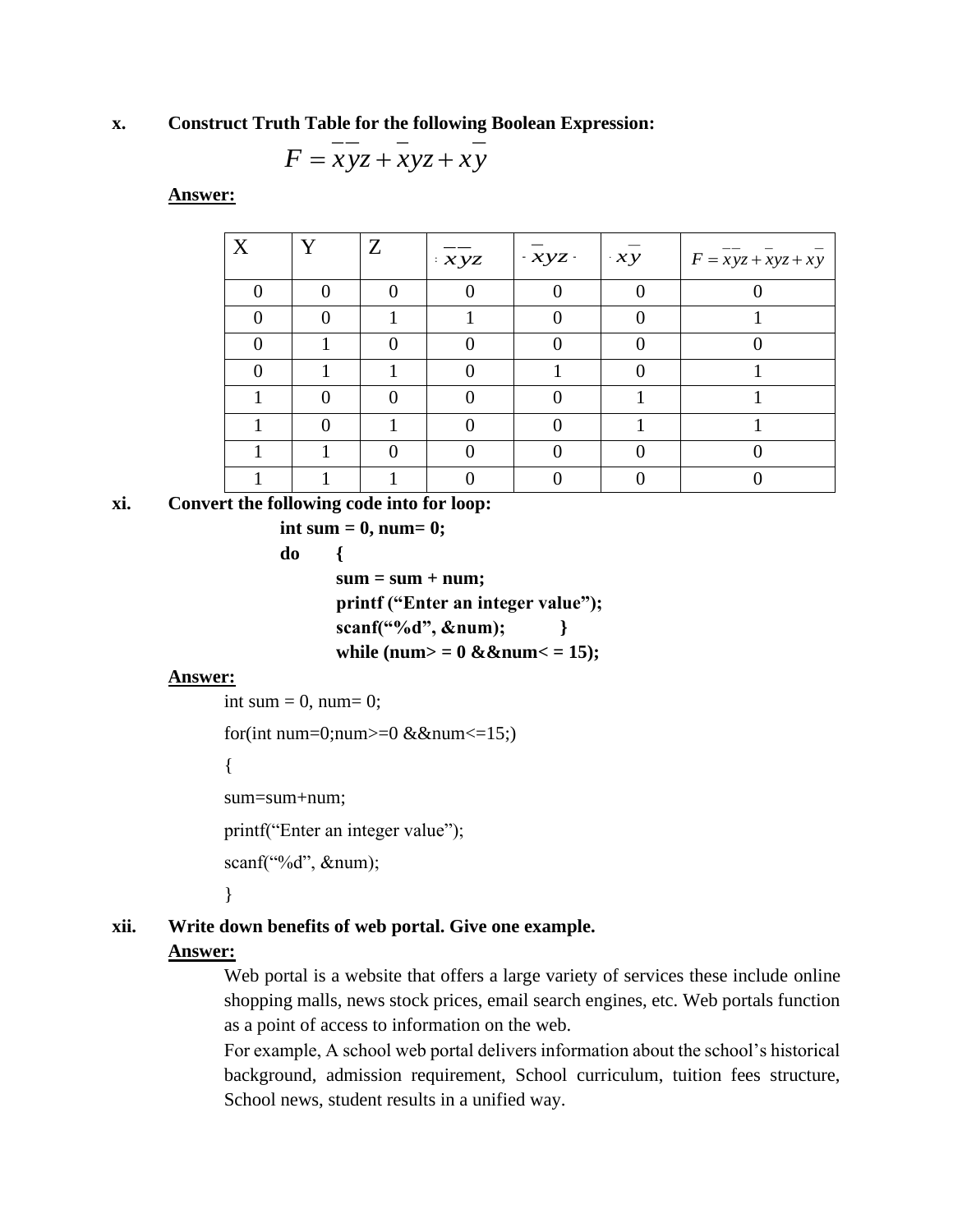## **xiii. Use appropriate text formatting tags to define the following. Write example of each. Answer:**

In HTML, **<fontsize=?>**</font> these tags are used to change the font size. Replace ? symbol with the number in the range 1 to 7. One is the smallest and seven is the largest font size.

For Example <fontsize=3>Information Technology</font>

Result: Information Technology

### **b. font colour**

**<fontcolor=?></font>**these tags are used to change the color of text that is within the tags. Replace ? symbol with the color such as black, blue, brown, gray, green, maroon, orange, pink, red, white, yellow etc. For Example <fontcolor=red> Information Technology </font> Result: Information Technology

### **c. font face**

**<fontface=?></font>** these tags are used to change the font face of the text that is within the tags. Replace? symbol with the font face such as arial, courier, Calibri, times new roman etc.

For Example <fontface=arial>Information Technology</font> Result: Information Technology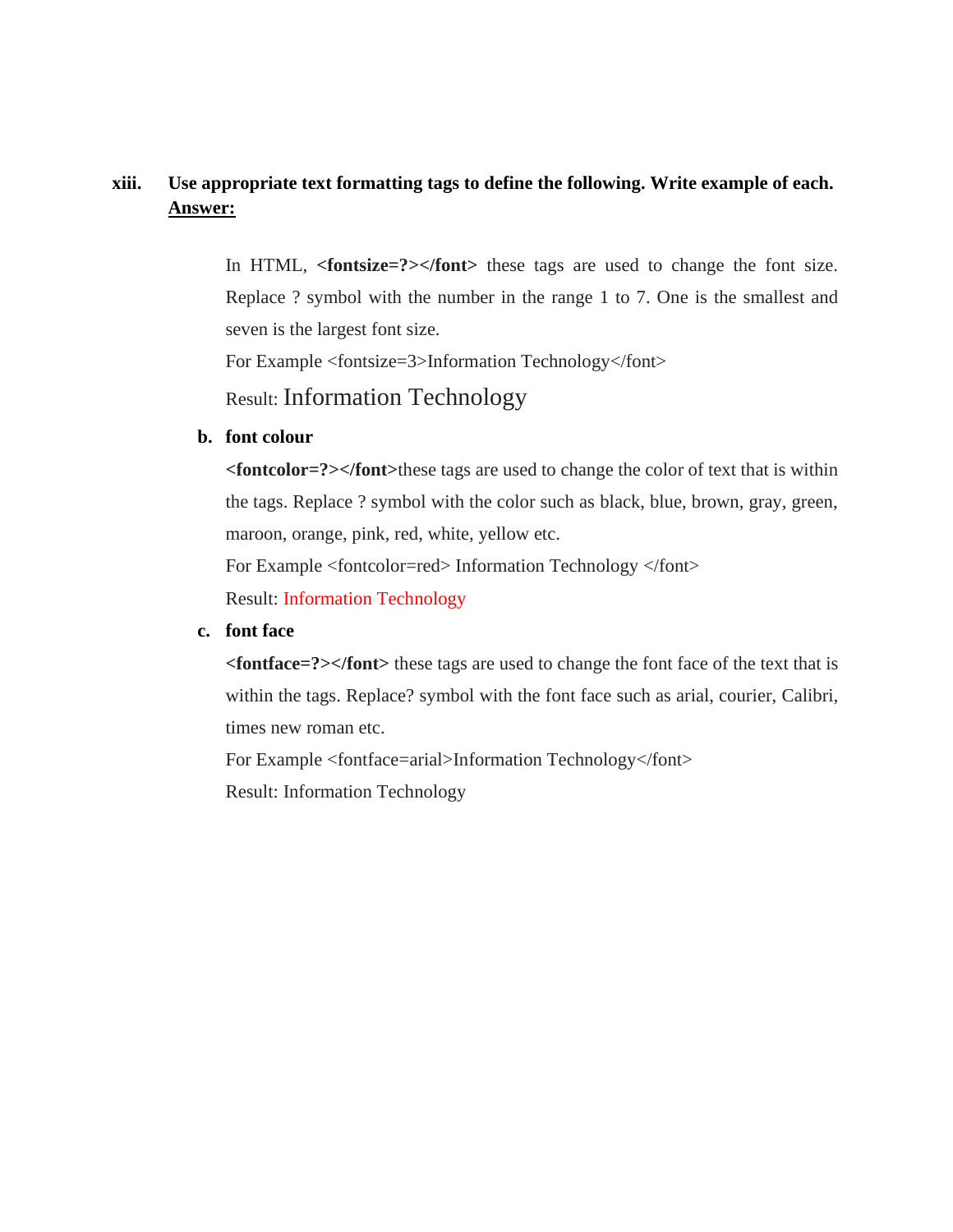## **SECTION – C (Marks 16) Note:** Attempt any TWO questions.  $(8 \times 2 = 16)$ **i. Draw a flowchart to calculate the exponent of a given number. (4) Answer:**

In this flowchart, the value P represents N raised to the power E.



## **ii. Explain any four modules of C programming environment. (4) Answer:**

### **Four modules of C programming environment**

• Text Editor • Compiler • Linker • Loader

### **Text Editor**

A text editor is a simple word-processor that is used to create and edit source code of a program .Files created by a text editor are plain text files. Most of the editors automatically highlight compile errors to simplify removing them.

## **Compiler**

A compiler is a computer software that translates C language program (source program) into machine code (object program) that can be understood and executed by the computer It also detects syntax errors in the source program and gives hints to the programmer to correct them. A compiler will only create object program if all the syntax errors in a program have been corrected if they existed. A program written in C language has the extension .c (for example first.c) and after compilation the object program extension will be .obj (for example first.obj)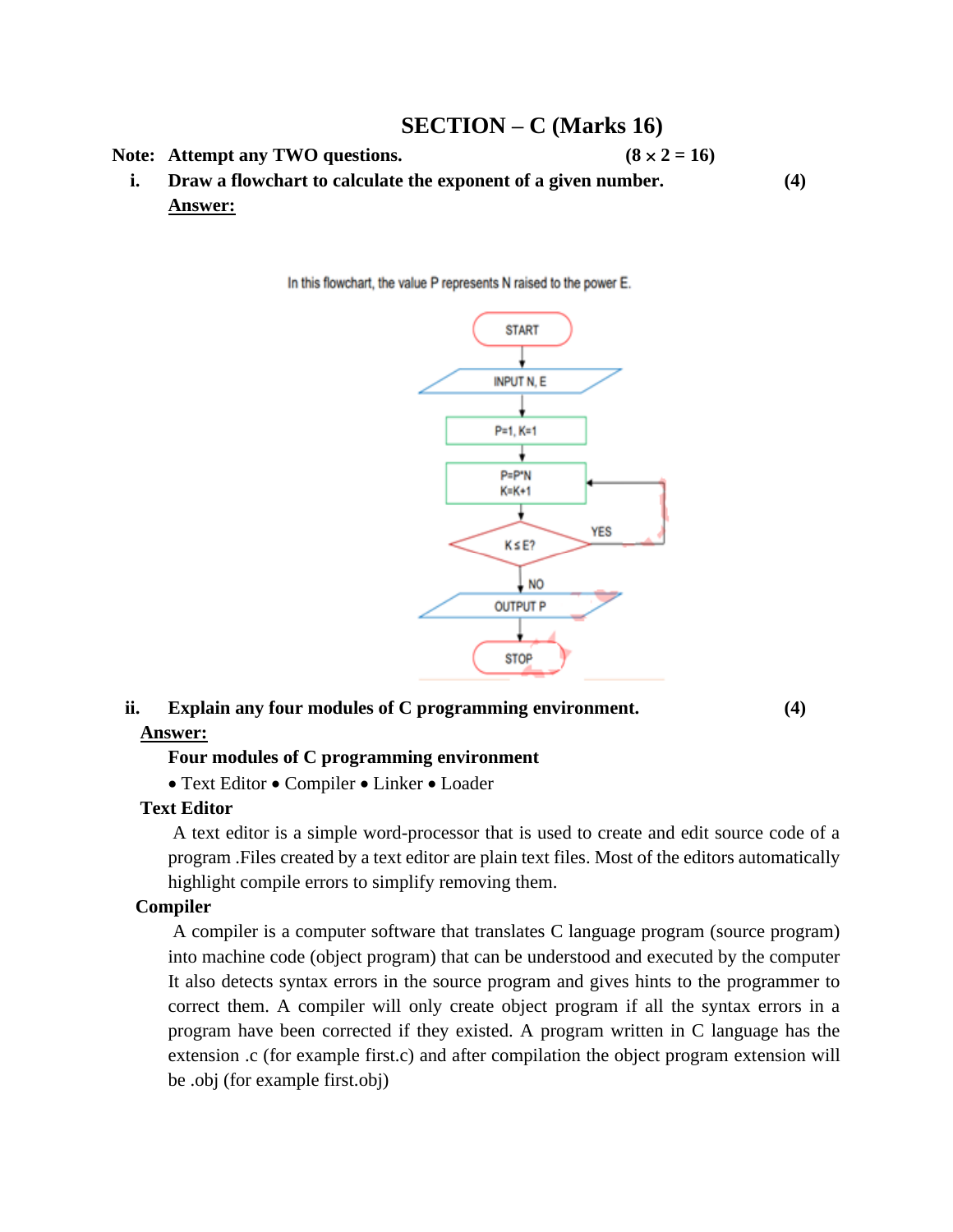### **Linker**

Linker is a software that translates object program into a single executable program. a linker is a computer program that takes one or more object files generated by a compiler and combines them into one, executable program.

## **Loader**

It is a software that loads programs into memory and then executes them.

**Q.4 Simplify the Boolean Function F, using Karnaugh Mapping (K-map). Also construct logic circuit for the simplified expression. (4+4) Answer:**

$$
F = xyz + xyz + xyz + xyz + xyz + xyz
$$

|                                   |         | ÷       |        |   |
|-----------------------------------|---------|---------|--------|---|
| --<br>v<br>$\boldsymbol{\lambda}$ | U       |         |        |   |
| $\mathbf X$                       |         |         |        |   |
|                                   | ⇁<br>۰. | π.<br>痴 | 7<br>L | – |

 $F = x + z$ 

 **Logic Circuit:**

$$
\begin{matrix} x \\ z \end{matrix} \longrightarrow \begin{matrix} x+z \end{matrix}
$$

**Q.5 i. Rewrite the following code after removing the errors: (4)**

```
# include <std.h>
\# include \langleconio.h>void main ( );
{
int p, s;
printf("\n Enter a number:);
scanf("%d", p);
s=p\%2;if(s=0)printf("even number%d", p)
els
printf("odd number%d", p);
getch( );
```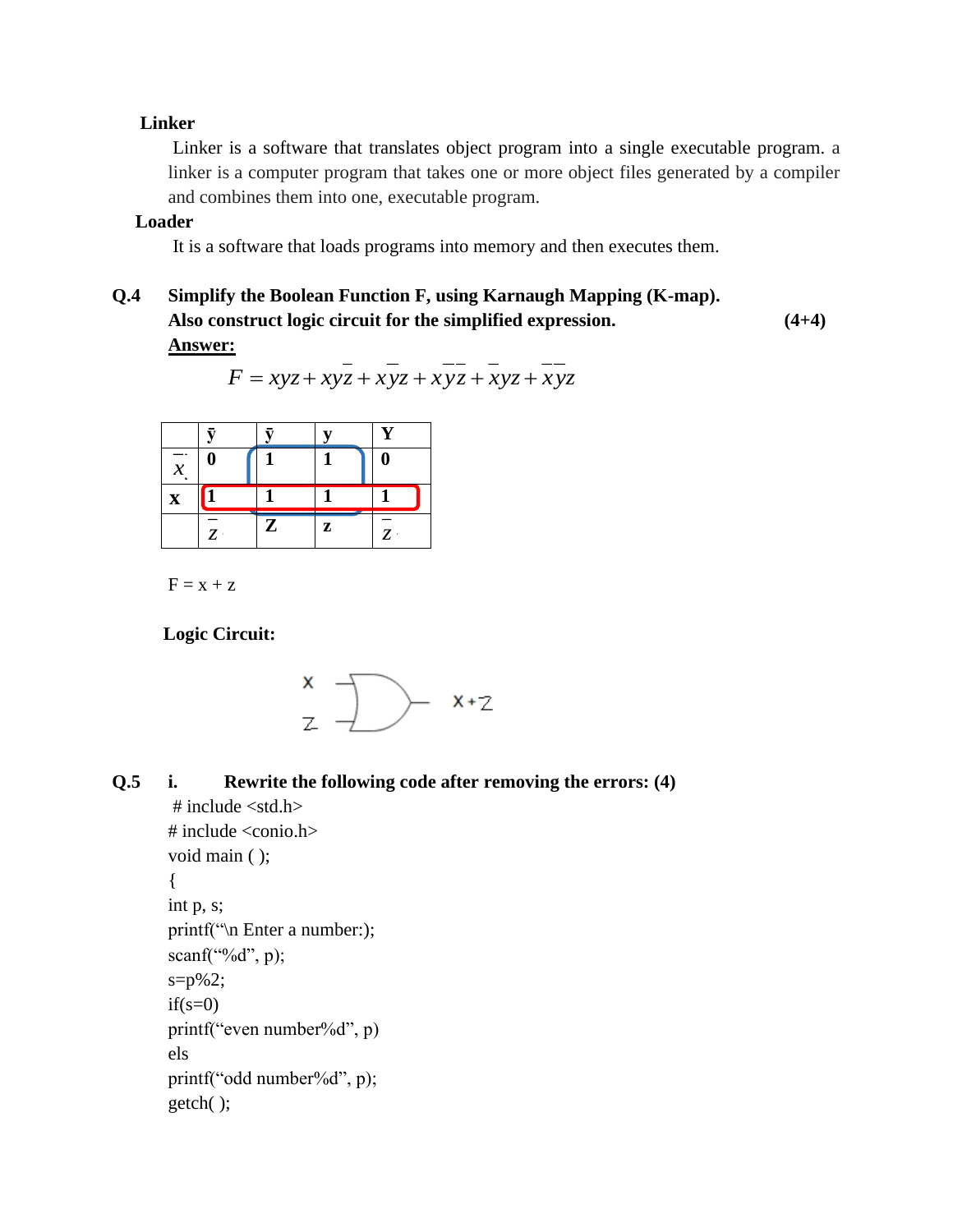### **Solution:**

**Solution:**

{

```
\# include \ltstdio.h># include <conio.h>
        void main ( )
        {
       int p, s;
        printf("\n Enter a number:);
       scanf({}^{\omega\omega}%d", &p);
        s=p\%2;if(s == 0)printf("even number%d", p);
       else
       printf("odd number%d", p);
       getch( );
        }
ii. Convert the following program using switch statement: (4)
               void main( )
               { char ch; clrscr( );
                       printf("Enter a single character");
                       scanf("%c", &ch);
                       if ( ch = = 'a' || ch = = 'A' ||ch = -e'' || ch = -E' ||
                           ch = = 'i' || ch = = 'I' ||ch = -\circ o' \parallel ch = -\circ O' \parallelch = -\alpha' \parallel ch = -\alpha'printf("It is a vowel");
                       else printf("It is a consonant"); }
        void main( )
{ char ch;
       clrscr( );
       printf("Enter a single character");
       scanf("%c", &ch);
        switch(ch)
```

```
case 'a':
case 'e':
case 'i':
case 'o':
case 'u':
case 'A':
case 'E':
case 'I':
case 'O':
case 'U':
```